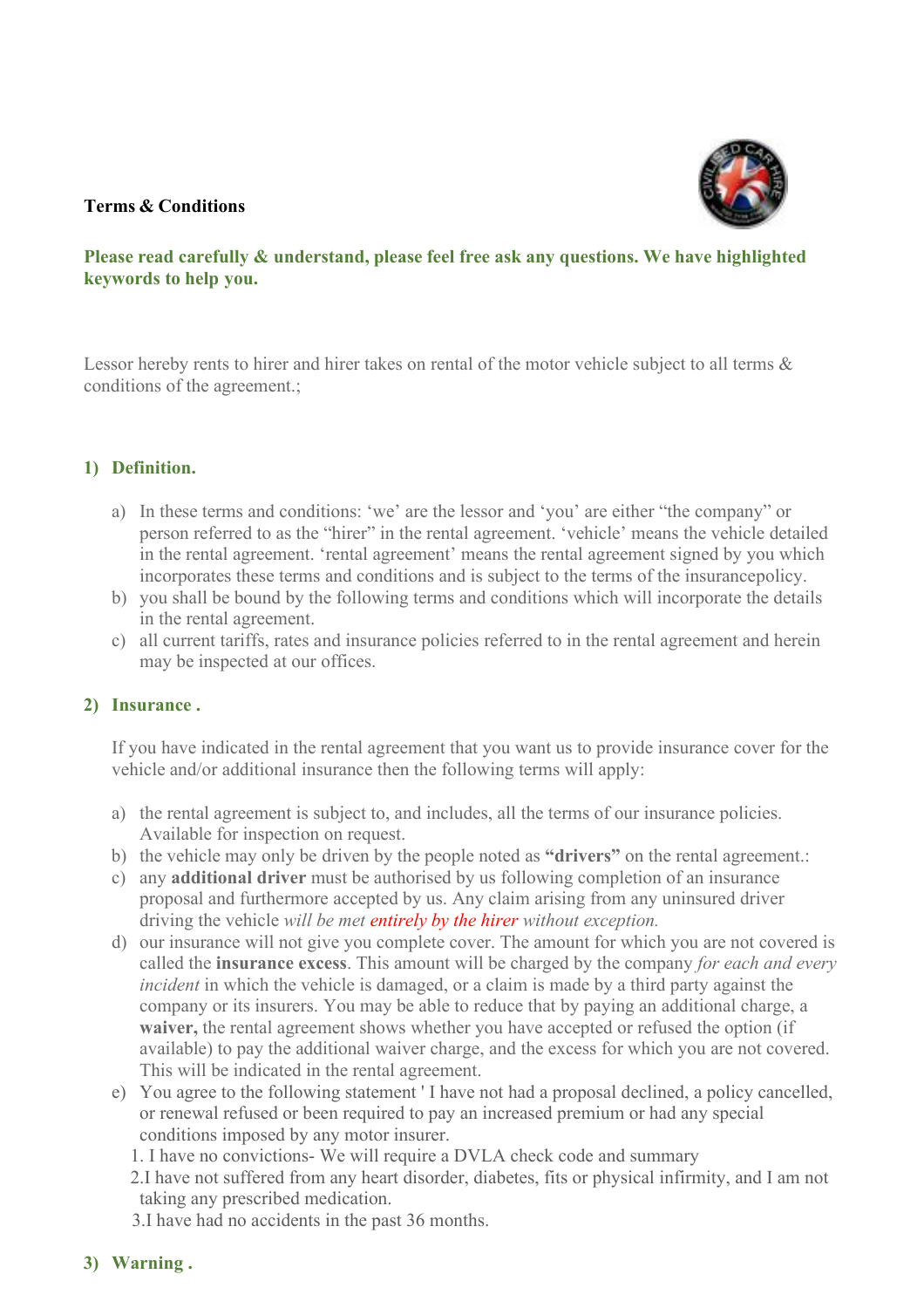If you or anyone on your behalf *deliberately causes damage to or loss of the vehicle, or are in breach of the insurance terms of the company* then you are in *breach of the agreement* and you, the hirer will have to pay the entire cost of repair or replacement of the vehicle or third property, even though it was insured at the time. If you are in any doubt what this means, pleaseconsult us at ; [operations@londoncarhire.com](mailto:operations@londoncarhire.com)

## **4) Customers own insurance**

If you have indicated in the rental agreement that you want to provide your own insurance for the vehicle then the following terms will apply: -

- a) it is your responsibility to insure the vehicle from the moment you take it until the time that it is returned to us. You must insure it to its full value, against loss or damage (including windscreen damage) by accident, fire or theft, under a comprehensive insurance policy with a reputable insurance company. You must supply us with full details in writing, and you must tell the insurance company to note our interest in the policy.
- b) you hereby authorise your insurer to communicate directly with us and give us any information we require. You also authorise us to take over any claim which you may have which relates to the vehicle, and to negotiate and settle that directly with your insurer.
- c) you must not use or permit the vehicle to be used in breach of the insurance policy. If any money is paid out under the policy which relates to the vehicle then you must ensure that the money is paid direct to us.
- d) if you do not insure the vehicle comprehensively, and we suffer loss as a result, you must compensate us for that loss in its entirety.
- e) if for any reason the amount which we receive from the insurance company is less than the loss that we suffer you must pay us the difference.
- 5) Any person signing this agreement on behalf of a company must be authorised to do so, and if not so authorised will be personally liable to pay all sums due under this agreement to the extent that the company fails to pay them.
	- The maximum period for which you are allowed to keep the vehicle under the rental agreement is from the 'date out'until the date 'due in'referred to in the rental agreement. However:
	- a) we are entitled to terminate this agreement if you break any of its terms, and you must then return the vehicle immediately.
	- b) we are entitled to call for the return of the vehicle earlier than the date 'due in'shown onthe rental agreement, even if you have not broken any of the terms of the rental agreement, but we must then provide you with a comparable vehicle.
	- c) in any event and without prior written consent, the maximum period for which you can hire the vehicle is 90 days.

## **6) Hire Due Back Date & hire extensions**

Any hire extension request & payment confirmation *must be made in writing.* Any extension period not in writing will be deemed as unauthorised and will be charged at the standard hire tariff and *will not include any discounts* from tariff previously offered. Any unauthorised hire extension will be treated as a breach of this agreement ( see section 11 )

# **7) Contents insurance.**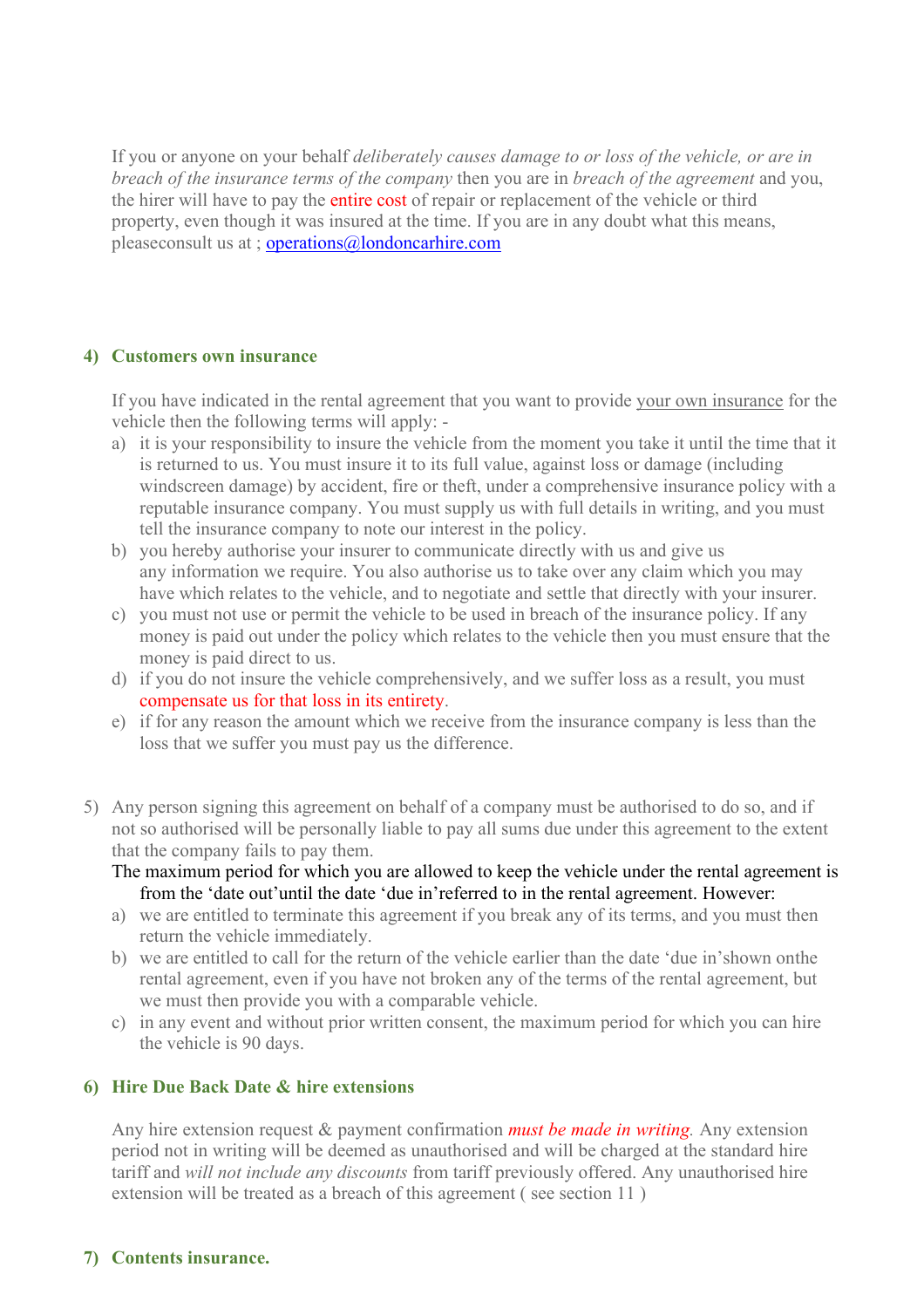We are not liable to you for any loss of or damage to any **property which is carried in the vehicle**, and we do not accept responsibility for any property which you leave in the vehicle when you return it, unless we have been negligent. If any third party brings a claim against us for property which is carried or left in the vehicle, you must indemnify us for that claim.

## **8) Authorised vehicle usage.**

- a) *Not be taken outside England, Wales, Scotland, Northern Ireland,* or any British Isle on whichthe hiring commenced, without our prior written permission on the rental agreement
- b) Not be used other than on a public highway or a suitably paved area which is designed to carry motor vehicles.
- c) Not be used to propel or tow any other vehicle or trailer, unless it is equipped for the purpose,and we have given our written permission.
- d) Not be used to carry passengers for **hire or reward** or for any driving tuition, unless you obtain our prior written permission, and you must provide your own insurance underclause 3.
- e) Not be used for any unlawful purpose, or for racing, pace making, competitions or speed testing, nor must it be used in any unlawful or nefarious manner.
- f) Not be used in such a manner that it is overloaded (whether in total or in respect of any axle or any other part) or is carrying more passengers or goods than it was designed to carry or may lawfully carry.
- g) Not be used in such a way as to make the insurance on the vehicle invalid.
- h) Not be used in breach of the road traffic legislation or the construction and use regulations.
- i) Not be used by any person who is not licensed and insured for it,
- j) Not be used by any person who is under the influence of alcohol or drugs.
- k) be used in the event of any mechanical, electrical, or structural failure or damage, if furtherdamage would be caused as a result.
- l) Not be altered or added to in any way whatsoever.

## **9) Repairs to vehicle**

You are not allowed to carry out any **repairs** (or let anyone else do so) if the cost of those repairs is more than £25 unless you get our written permission first. If we do authorise any repairs, then we will refund the cost to you if you produce a vat receipt and whatever parts you have replaced.

## **10) Breach & termination**

If you break any of the terms of the rental agreement, we are entitled to treat the rental agreementas terminated and to repossess the vehicle. You hereby authorise us to enter on your property to do so if necessary and recharge the cost of such actions to you.

## **11) Fines & Penalties**

**You are liable for certain charges as if you were the owner of the vehicle**. Those charges are:

- a) any fixed penalty offence committed in respect of that vehicle under part iii of the road traffic offenders act 1988 or the road traffic act 1991, as amended, replaced or extended by any subsequent legislation or orders and any such offence committed under the equivalent legislation applicable to Scotland, Northern Ireland or any British Isle upon which the vehicle is being used.
- b) any excess charge which may be incurred in respect of that vehicle in pursuance of an order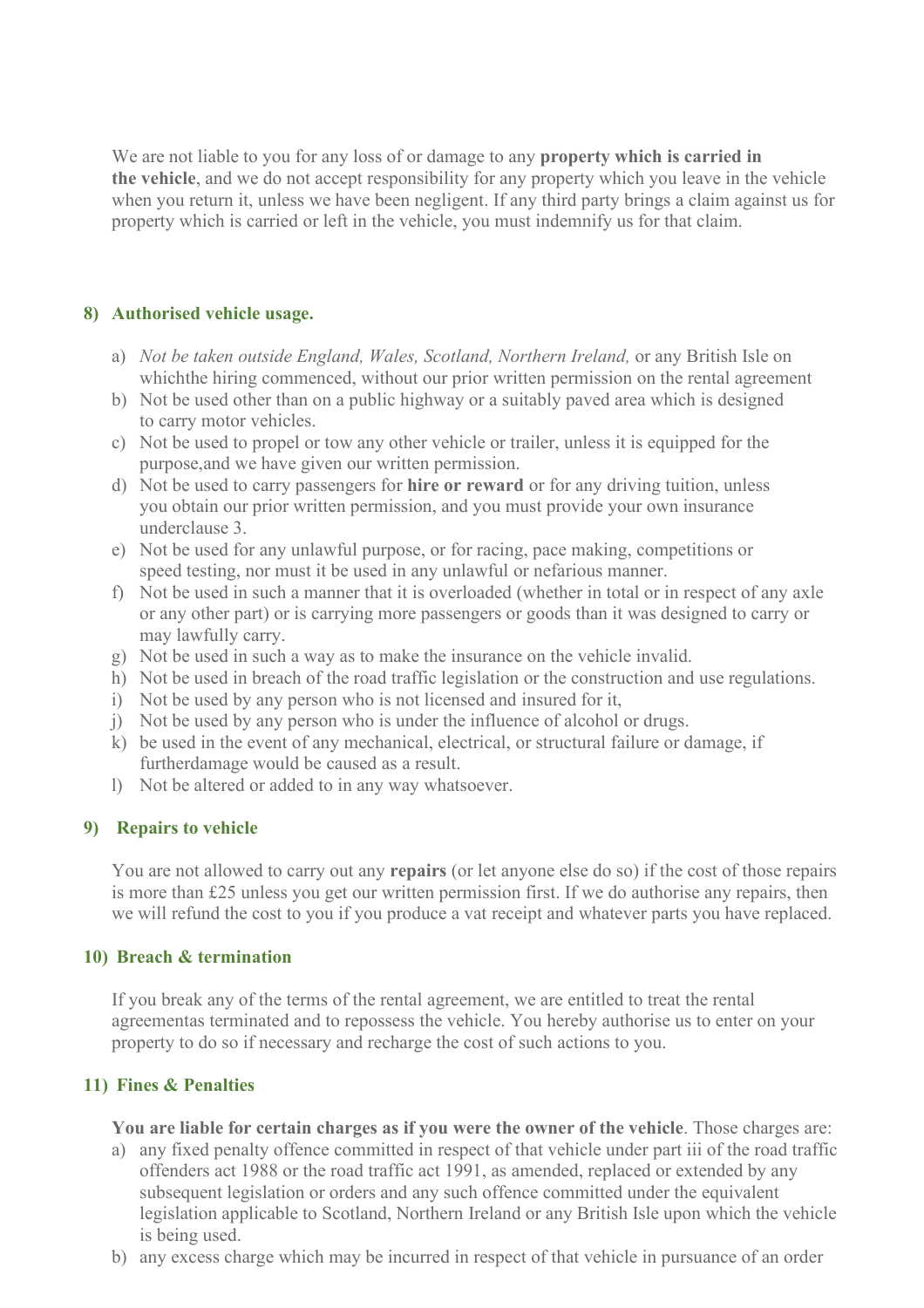under section 45 and 46 of the road traffic regulation act 1984, or the road traffic act 1991 as amended, replaced or extended by any subsequent legislation or orders and under the equivalent legislation applicable to Scotland, Northern Ireland or other British isle.

- c) any financial penalty or charge which may be demanded by a third party because of the vehicle having been parked or left upon land which is not a public road.
- d) any congestion charges and related penalty charge.
- e) by agreeing to the rental agreement, you agree to us giving your details, as well as a copy of the rental agreement and these terms and conditions to the authority and/or private company and/or landowner that has issued the fine or charge (or to any company which the interest under the charge has been assigned) if we consider they have a right to the information and the law allows us to do so. For short term hire agreements this will incur a admin charge of £25+VAT, for long term hires please refer to a copy of your lease agreement for relevant charge information.
- f) by agreeing to the rental agreement, you give us permission to collect these payments. We will charge them to your payment card
- g) However, where it is not reasonably practicable to transfer liability or if any representations, we attempt to make are rejected for any such charge or fine, we may use our discretion to settle the fine or charge with the appropriate authority and re-charge you such amount together with ab administration charge to reflect our reasonable administration costs.

# **12) Payment**

You must:

- a) *pay the hiring charges* published in our current tariff unless different charges have been agreed between us in writing.
- b) pay for all *fuel* and any refuelling charge, please note due to the diminishing number of fuel stations in London, we are forced to charge a *premium on fuel* if the vehicle is not returned with the same amount of fuel.
- c) pay for any *accessories*, tyres, tools or equipment which are lost, stolen or damaged.
- d) pay our costs of *recovering the vehicle* in the event that you fail to return it to us as required by (j) below. This includes the retrieval from any *police or other authority pound* to include each & every charge incurred.
- e) pay any penalties, *fines* and court costs incurred in the use of the vehicle before it is returned to us.
- f) safeguard our interests in the event of any *accident* involving the vehicle, by obtaining the names and addresses of all relevant drivers and witnesses, details including registration numbers of any other parties involved, securing the vehicle and, where appropriate, notifying the police.
- g) ensure that the correct tyre pressures, engine oil level, battery fluid level, screen wash level, coolant level and automatic transmission oil level (where fitted) are maintained throughout the period of hire.
- h) ensure that the vehicle is always locked when unattended, and take all reasonable steps to prevent loss of or damage to the vehicle, or its tyres, tools, accessories, equipment or contents.
- i) inform us immediately if the vehicle is damaged, lost or stolen, or develops any fault or requires any servicing, and allow us to carry out essential repairs or servicing.
- j) return the vehicle (together with all its accessories, tyres, tools and equipment) to our representative at the place where it was hired (unless a different place is specified in the rental agreement) during our business hours, at or before the date 'due in' shown on the rental agreement or earlier if we require it. The vehicle must, when you return it, be in the same condition as when you hired it (fair wear and tear excepted), and must be clean and tidy (normal traffic grime excepted). Refer to - [https://www.bvrla.co.uk/fleet-services/fair-wear](https://www.bvrla.co.uk/fleet-services/fair-wear-and-tear.html)[and-tear.html](https://www.bvrla.co.uk/fleet-services/fair-wear-and-tear.html)